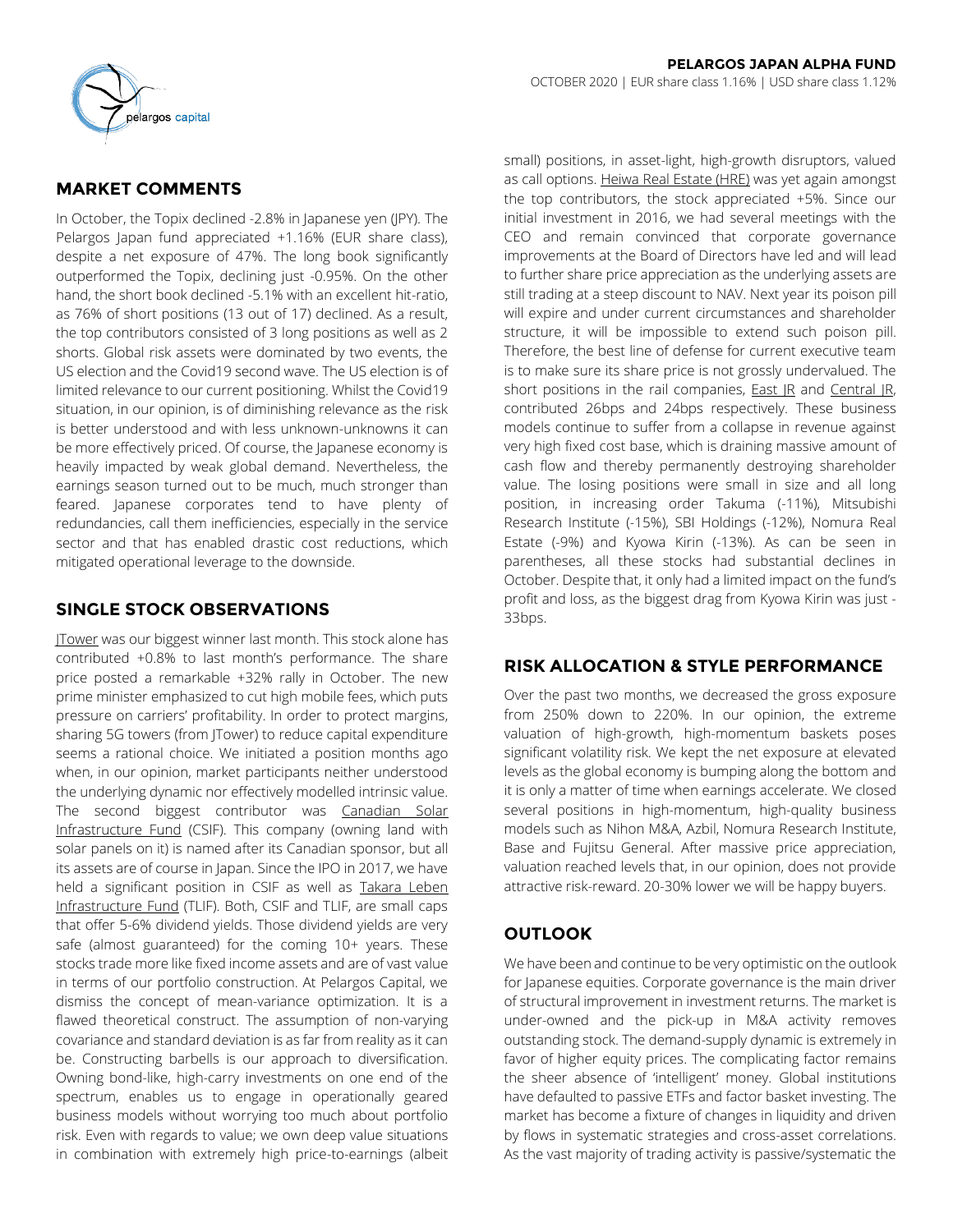

'smart beta's have turned 'dumb', which introduces vast excess volatility as those 'smart' models tend to crowd into what has worked. For the remainder of 2020, we expect a steep pick-up in share buybacks and further friendly M&A as well as the rise of hostile take-overs. We are certainly positioned for this theme.

# **FUND CHARTS AND FACTS**



#### **TOP 5 GROSS POSITIONS**

| <b>HEIWA REAL ESTATE</b>      | Volatility (ex-ante; 3 months daily data) |
|-------------------------------|-------------------------------------------|
| TAKARA I FBEN INFRASTRUCTURE  | Beta (ex-ante)                            |
| CANADIAN SOLAR INFRASTRUCTURE | Sharpe Ratio                              |
| <b>FUIITEC</b>                | Sortino Ratio                             |
| FI FCOM                       | <b>Sterling Ratio</b>                     |

#### **TOP 5 MOVERS**

|                               | Max Drawdown (monthly) |                                      |  |               |               |              |
|-------------------------------|------------------------|--------------------------------------|--|---------------|---------------|--------------|
| <b>TOP 5 MOVERS</b>           |                        | Annualized Return                    |  | 3.98%         |               |              |
| <b>ITOWER</b>                 | 0.80%                  |                                      |  |               |               |              |
| CANADIAN SOLAR INFRASTRUCTURE | 0.41%                  | <b>SECTOR EXPOSURES (IN PERCENT)</b> |  |               |               |              |
| <b>HEIWA REAL ESTATE</b>      | 0.30%                  |                                      |  | long<br>Short |               | ិន<br>ហិ     |
| CENTRAL JAPAN RAILWAY         | 0.26%                  |                                      |  |               | $\Rightarrow$ |              |
| <b>EAST JAPAN RAILWAY</b>     | 0.24%                  | Consumer Discretionary               |  | $12 - 28$     | $-16$         | $40^{\circ}$ |
|                               |                        | Consumer Staples                     |  | -8            | -6            | -9           |
|                               |                        |                                      |  |               |               |              |

| KYOWA KIRIN                   | $-0.33\%$ | Financials             |  | $3 - 6 - 4$ 9    |  |
|-------------------------------|-----------|------------------------|--|------------------|--|
| NOMURA REAL ESTATE            | $-0.24\%$ | Health Care            |  | $2 - 13 - 11$ 14 |  |
| SBI HOLDINGS                  | $-0.24%$  | Industrials            |  | 37 - 25 12 62    |  |
| MITSUBISHI RESEARCH INSTITUTE | $-0.21%$  | Information Technology |  | 27 -14 13 41     |  |
| <b>TAKUMA</b>                 | $-0.21%$  | <b>Materials</b>       |  | $14 - 5 - 9$ 20  |  |
|                               |           |                        |  |                  |  |

### **FUND PERFORMANCE\* GENERAL STATISTICS**

|                                                          | LISDA           | $FIR*$ | % Return long book  |
|----------------------------------------------------------|-----------------|--------|---------------------|
| Month to date performance                                | 1.12%           | 1.16%  | % Return short book |
| Year to date performance                                 | 3.67%           | 2.89%  | # Long stocks       |
| Inception to date performance                            | 11.32%          | 61 24% | # Short stocks      |
| *based on share class B EUR, ^based on share class C USD | % Long stocks 1 |        |                     |

#### **FUND FACTS\***

| Fund size in mln EUR | 14291  | Turnover as % NAV |
|----------------------|--------|-------------------|
| Fund size in mln USD | 166 44 | 300%              |
| Firm size in mln FUR | 173 10 | 250%              |
| Firm size in mln USD | 201.61 | 200%              |

#### **RISK STATISTICS**

| Firm size in mln FUR                      | 173.10 |
|-------------------------------------------|--------|
| Firm size in mln USD                      | 201.61 |
|                                           |        |
| <b>RISK STATISTICS</b>                    |        |
| Net Exposure                              | 47%    |
| Gross Exposure                            | 221%   |
| Volatility (ex-ante; 3 months daily data) | 8%     |
| Beta (ex-ante)                            | 0.08   |
| Sharpe Ratio                              | 0.57   |
| Sortino Ratio                             | 0.91   |
| <b>Sterling Ratio</b>                     | 0.30   |
| Max Drawdown (monthly)                    | 13.5%  |
| Annualized Return                         | 3.98%  |

### **SECTOR EXPOSURES (IN PERCENT)**

| <b>ITOWER</b>                 | 0.80%    |                                      |      |           |          |                |  |  |
|-------------------------------|----------|--------------------------------------|------|-----------|----------|----------------|--|--|
| CANADIAN SOLAR INFRASTRUCTURE | 0.41%    | <b>SECTOR EXPOSURES (IN PERCENT)</b> |      |           |          |                |  |  |
| <b>HEIWA REAL ESTATE</b>      | 0.30%    |                                      | suo- | Short     |          | Gross          |  |  |
| CENTRAL JAPAN RAILWAY         | 0.26%    |                                      |      |           | Jet      |                |  |  |
| EAST JAPAN RAILWAY            | 0.24%    | Consumer Discretionary               | 12   | $-28$     | $-16$    | 40             |  |  |
|                               |          | Consumer Staples                     | 2    | -8        | -6       | 9              |  |  |
| <b>TOP 5 SHAKERS</b>          |          | Energy                               | 11   | $\Omega$  | 11       | 11             |  |  |
| <b>KYOWA KIRIN</b>            | $-0.33%$ | Financials                           | 3    | -6        | $-4$     | 9              |  |  |
| NOMURA REAL ESTATE            | $-0.24%$ | Health Care                          |      | $2 - 13$  | $-11$    | 14             |  |  |
| <b>SBI HOLDINGS</b>           | $-0.24%$ | Industrials                          | 37   | $-25$     | 12       | 62             |  |  |
| MITSUBISHI RESEARCH INSTITUTE | $-0.21%$ | Information Technology               |      | $27 - 14$ | 13       | 41             |  |  |
| <b>TAKUMA</b>                 | $-0.21%$ | Materials                            | 14   | -5        | 9        | 20             |  |  |
|                               |          | Real Estate                          | 22   | $-2$      | 20       | 24             |  |  |
|                               |          | <b>Communication Services</b>        | 4    | $-9$      | $-5$     | 14             |  |  |
|                               |          | Utilities                            | 0    | $\Omega$  | $\Omega$ | $\overline{0}$ |  |  |
|                               |          |                                      |      |           |          |                |  |  |

|             |                        | <b>GENERAL STATISTICS</b>               |          |
|-------------|------------------------|-----------------------------------------|----------|
| <b>USDA</b> | $FIR*$                 | % Return long book                      | $-0.95%$ |
| 1.12%       | 1.16%                  | % Return short book                     | $-5.11%$ |
| 3.67%       | 2.89%                  | # Long stocks                           | 69       |
| 11.32%      | 61.24%                 | # Short stocks                          | 17       |
|             | l on share class C USD | % Long stocks 1                         | 45%      |
|             |                        | % Short stocks Į                        | 76%      |
|             |                        | # Up days / Down days                   | 11/10    |
|             | 142.91                 | Turnover as % NAV                       | 131%     |
|             | 166.44                 | 300%                                    | 80%      |
|             | 173.10                 | 250%                                    | 60%      |
|             | 201.61                 | 200%                                    | 40%      |
|             |                        | 150%<br>100%                            | 20%      |
|             |                        | 50%                                     | 0%       |
|             | 47%                    | 0%                                      | $-20%$   |
|             | 221%                   | $-50%$<br>$-100%$                       | $-40%$   |
| data)       | 8%                     | $-150%$                                 | $-60%$   |
|             | 0.08                   |                                         |          |
|             | 0.57                   | 18 29 29 29 29 29 29 29 29 29           |          |
|             | 0.91                   |                                         |          |
|             | 0.30                   | Long Exposure <b>The Short Exposure</b> |          |
|             | 13.5%                  | Gross Exposure - Net Exposure           |          |